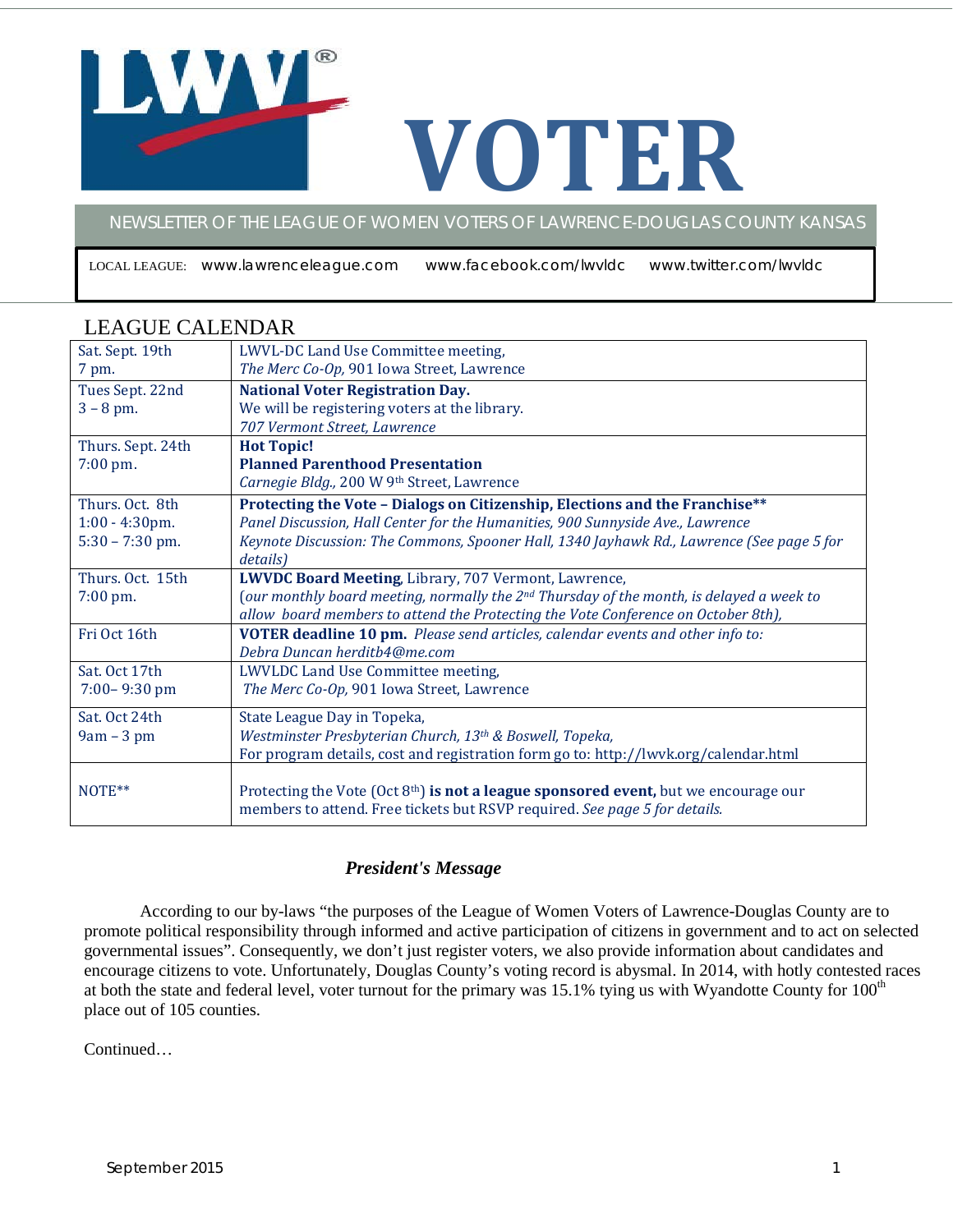The general election was better; 51% of the 78,865 registered voters in Douglas County voted; tying us with either because they didn't fill out the form Rice County (5,961 registered voters) for 75th place. This was despite multiple candidate forums and the work of the Voter Education Council, which posted videos and candidate's written answers to questions posed by the VEC, the League, the Chamber of Commerce and the Lawrence Journal World.

Energizing voters to actually vote has always been difficult but until 2013 allowing them the opportunity to vote was easy. 2013 was the year that the Kansas Secretary of State began requiring proof of citizenship to register to vote. On its face, this regulation doesn't seem onerous, but experience has proven otherwise. Not everyone keeps a copy of their birth certificate (or knows where it is) and older people, especially those born at home, may not even have one.

So instead of just filling out a form, now people have to take the extra step of locating and presenting paperwork. If they are excited about voting it's not a problem. But if they aren't really into politics, or don't have a particular issue they care about, it's easy to let it go. There is also the cost. People born in Kansas can obtain a free copy of their birth certificate, but many other states charge for copies. During our voter registration drives we almost always hear from someone who wants to register but doesn't have the money to buy a copy of his or her birth certificate.

Until I started registering voters I assumed the federal motor voter law, allowing people to sign up at the DMV or any governmental office, made registering to vote easy. It certainly helps people who are changing their address, but it does not always capture new drivers. First time drivers are generally 14-16 years old. They have to show a birth certificate to get that first license but they are too young to register to vote so the DVM does not save or pass on their information.

Our greatest concern is the growing "suspense list" - the list of potential voters who have

submitted incomplete voter registration forms, correctly or, more commonly, didn't provide proof of citizenship. Statewide there are over 30,000 people on this list and approximately 1,100 more people are added each month. Many of them them assume they are registered voters and are shocked when they show up at the polls and find they can't vote. They are allowed to cast a provisional ballot but if they can't provide the missing information their vote will not be counted.

The League of Women Voters of Kansas has made reducing the suspense list a priority. All nine of the Kansas leagues routinely attempt to contact people on their county's list to help them complete their registrations, but we are running out of time.

The Kansas Secretary of State has a pending regulation which will require county election officials to discard incomplete voter registrations if not completed within 90 days. A public hearing on this regulation was held on September 2, 2015. Marge Ahrens, Co-President of the Kansas League of Women Voters testified against the regulation. (See page 3 for a link to her testimony). The regulation is still pending but it could become final at anytime.

As of the end of August, 1,408 residents of Douglas County were on the voter suspense list. Our volunteers have been making phone calls and even personal visits to try to contact these individuals. Unfortunately, the list has missing information, making it difficult and time consuming to locate people. In a final effort to notify people that their voter registrations are incomplete, we have put their names on our website. We hope that everyone in Douglas County will review the list, first to make sure they aren't on it and then to look for the names of friends and acquaintances. Instructions on what to do if your name is on the list is also on our website. At the very least we hope to let people know they are not registered to vote so they can re-register before the next election.

Continued…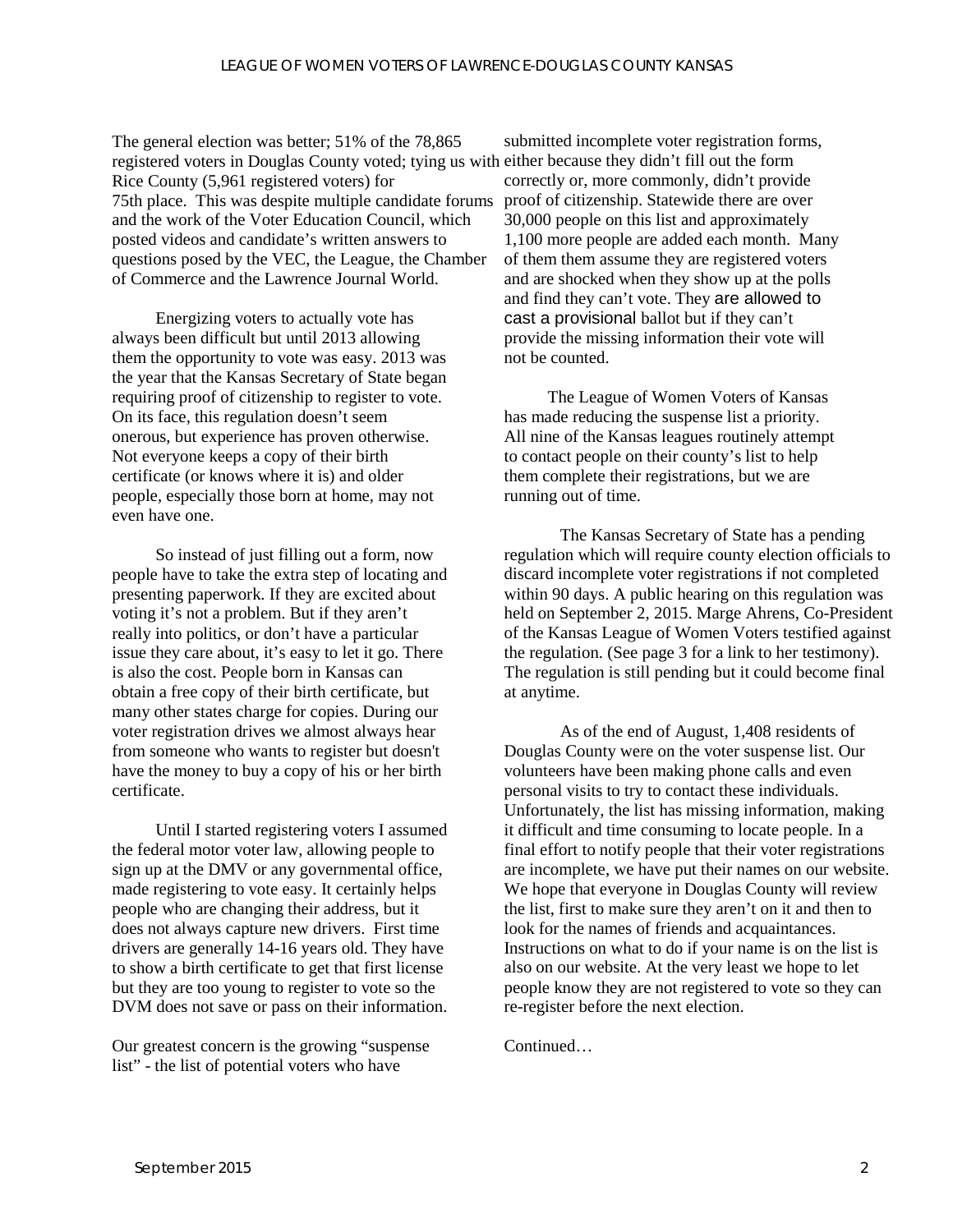The public hearing on K.A.R. 7-25-15 was held on September 2, 2015. State Co-President Marge Ahrens testified on behalf of LWVK. To read her testimony click here: [http://lwvk.org/leaguedocus/SOS rules and regs CK.doc](http://lwvk.org/leaguedocus/SOS%20rules%20and%20regs%20%20CK.doc)

I want to thank all of our volunteers who have worked on this project for their dedication and hard work, in particular Cille King, who stepped down from her role as LWVL-DC League President for the last two years to become our Vice President, while also tackling the job of Voter Services for our League. Cille is also on the board of the League of Women Voters of Kansas. Another one of our local board members, Carol Klinknett, has been working on this project since the beginning and has done a wonderful job of recruiting and managing volunteers. Despite the list on our website we are still trying to personally contact these people. **If you would like to help, please call Carol at 842-7081.**

The suspense list is available on our website: <http://www.lawrenceleague.com./> With our community's help we hope to be able to eliminate the Douglas County "suspense" list before the new regulation kicks in. The branch of the contract of the Duncan policy of the Duncan policy of the Duncan policy of the Duncan policy of the Duncan policy of the Duncan policy of the Duncan policy of the Duncan policy of the

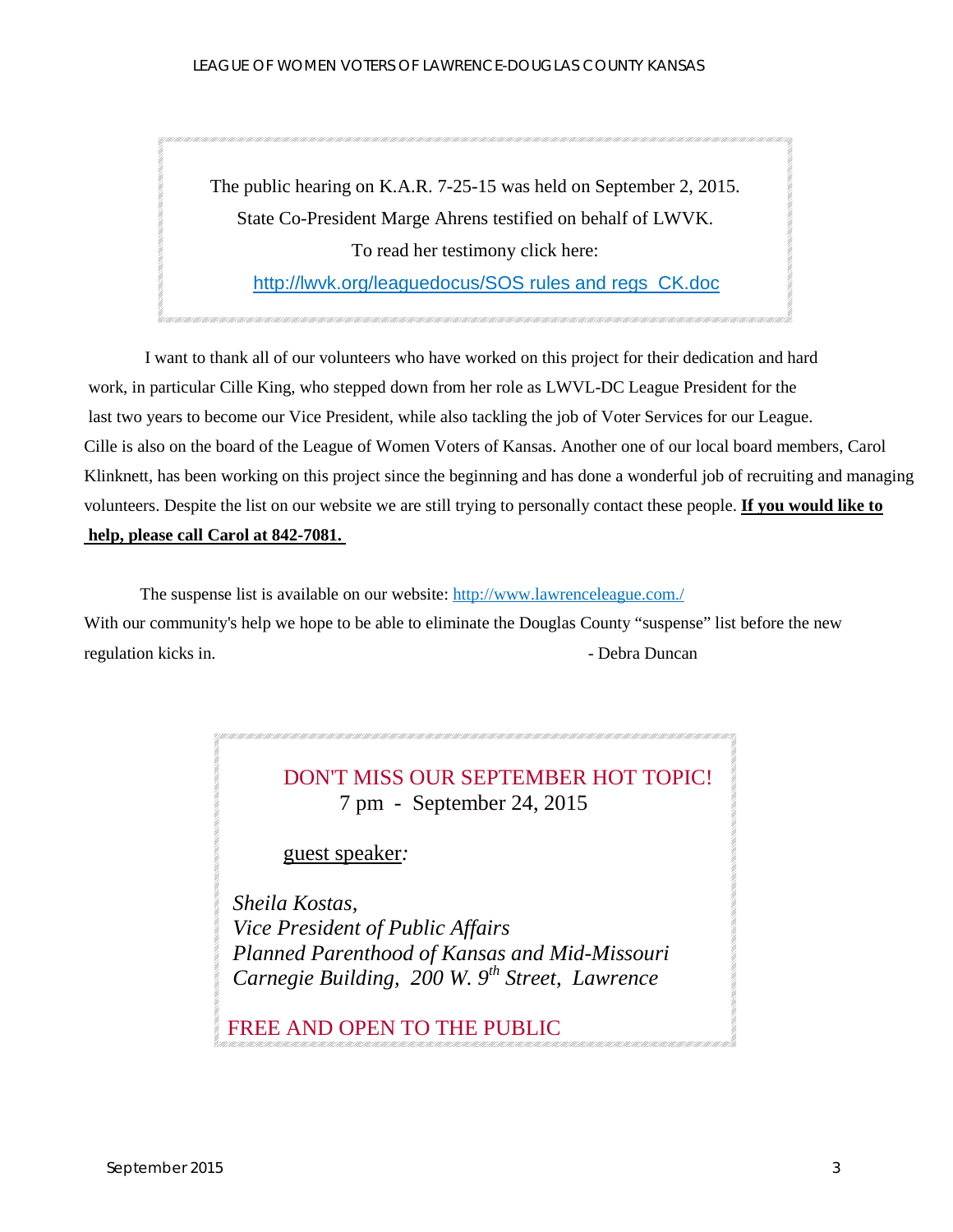#### **Highlights of the July Board Meeting**

July 16, 2015, Lawrence Public Library

Present: Debra Duncan (President), Cille King (Vice-President), Marjorie Cole (Treasurer), Janice Friedman, Midge Grinstead, Carol Klinknett, Marlene Merrill, Marlaine Stoor, Austin Turney Absent: Margaret Arnold, Marci Francisco.

Scheduling and plans for upcoming events were discussed, including voter registration at the Sidewalk Sale July 16, a board retreat August 9, the fund-raising garage sale August 13-14, and voter registration after the Naturalization ceremony September 4. Other voter registration opportunities were announced: National Voter Registration Day, Sept. 22, when activities might include KU students, and another Naturalization Ceremony at Ft. Scott, Sept. 25. Possible future topics for brown bag meetings were discussed.

Marci Francisco led a discussion on Horizon 2020. (She followed up on this discussion by developing a review on Horizon 2020 positions representing the League's views which she presented later to the City Commission. ) Treasurer's report: Total income for June was \$594.94. Expenses were \$541.21. Current Balances as of June 30, 2015 were Checking Account \$7,290.79, Money Market \$2,104.63, Stucky Account \$4,630.40, Judiciary Account \$373.63, and Education Fund, \$283.38.

– Marjorie Cole



On November 1, 1872, Susan B. Anthony, and several other women, registered to vote in New York, quoting the Fourteenth Amendment's citizenship provision and the article from the New York Constitution pertaining to voting, which contained no sex qualification. Susan B. voted on November 5, 1872 and her vote was accepted. But a local poll watcher filed a complaint and she was arrested on November 18th. Here is a link to the story about her trial:<br>http://law2.umkc.edu/faculty/projects/ftrials/anthony/sbaaccount.html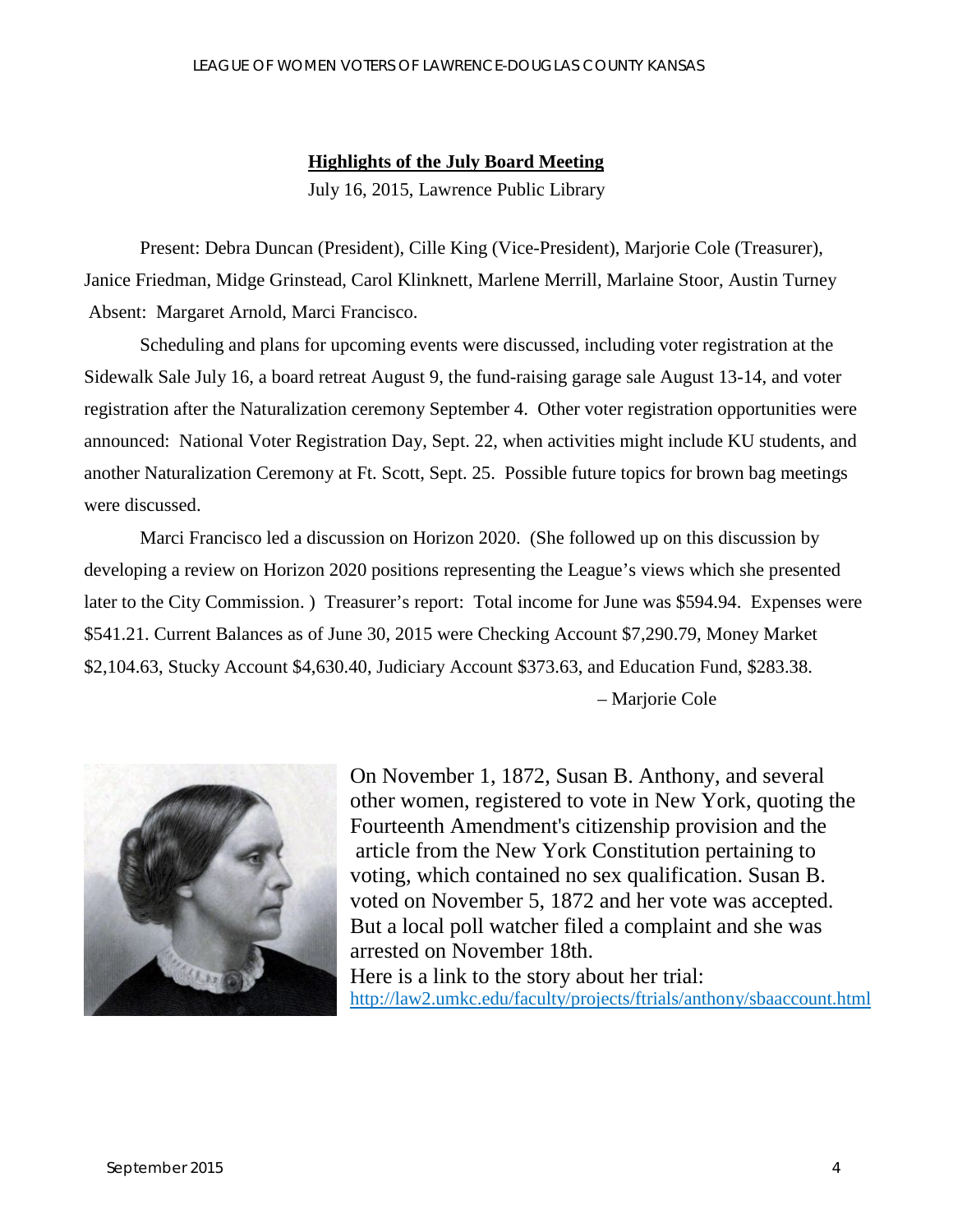## **PROTECT THE VOTE SYMPOSIUM OCTOBER 8, 2015 TICKETS ARE FREE BUT YOU MUST RSVP**

**Panel One: Historical Issues** 

THU **OCTOBER 8, 1:00 - 2: 30 P.M.** 

Hall Center Conference Hall

**Pippa Holloway**, Middle Tennessee State University

**J. Morgan Kousser**, California Institute of Technology

**Michael Clemons**, Old Dominion University

**Panel Two: Politics and Current Legal Cases**

THU **OCTOBER 8, 3:00 - 4:30 P.M.** 

Hall Center Conference Hall

**Dan Smith**, University of Florida **Matt Barreto**, University of

California Los Angeles

**Lonna Atkeson**, University of New Mexico

**Keynote Event**

THU **OCTOBER 8, 5:30 PM** The Commons, Spooner Hall

**Stephen McAllister**, E.S. & Tom W. Hampton Distinguished Professor of Law, will interview **Kris Kobach**, Kansas Secretary of State, about protecting the vote.

#### **FOR RESERVATIONS:**

The panel discussions during the day and the evening Keynote Discussion are two separate events. To attend both you must RSVP for each one.

**Daytime events** - Your RSVP entitles you to watch both panel discussions taking place at the Hall Center for Humanities. RSVP Link for daytime events: <https://events.r20.constantcontact.com/register/eventReg?oeidk=a07ebgz0t5gc57e25b3&oseq=&c=&ch=> **Evening Keynote Discussion** - This event will be at the Commons, Spooner Hall. RSVP Link for evening event: <https://www.eventbrite.com/e/protecting-the-vote-dialogues-on-citizenship-elections-and-the-franchise-tickets->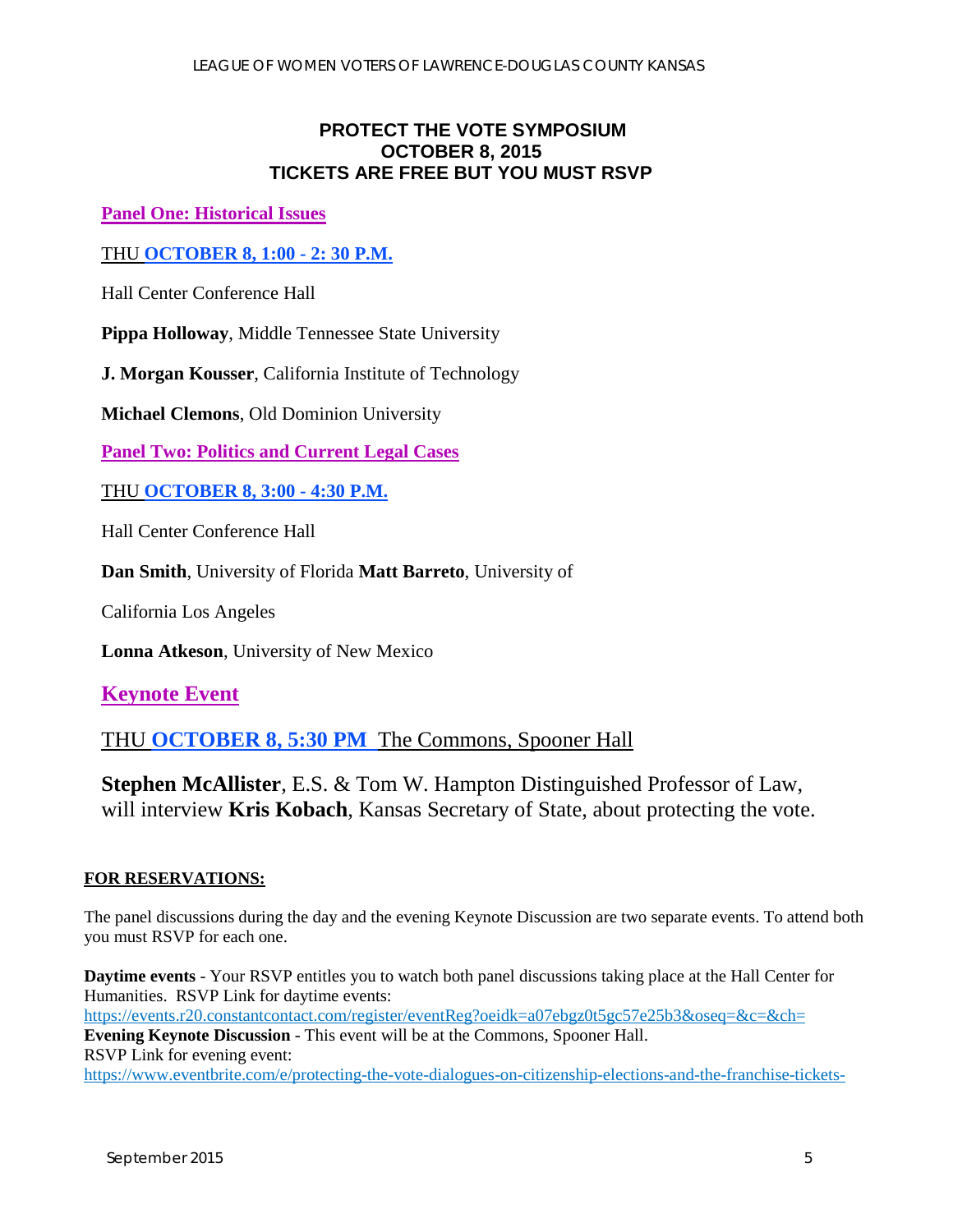

This year we are celebrating the 95th anniversary of the passage of the 19th Amendment, but Kansas women won the right to vote 103 years ago. Kansas was the 7th state to ratify the 19th amendment - with 175,246 votes for suffrage and 159,197 against.

"In Lawrence every ward carried with the exception of one in which there was a tie. The trouble in that ward, it was reported, was that an automobile of politicians went there on election day and frightened the colored vote into believing that if they voted for Wilson the "Jim Crow" law would be passed and if they voted for suffrage a "grandmother" law would be enforced".

**To find out more about the 1912 campaign follow the link to the August 1943 issue of the Kansas Historical Society Quarterly: [http://www.kshs.org/p/the-woman-suffrage-campaign-of-](http://www.kshs.org/p/the-woman-suffrage-campaign-of-1912/12944)[1912/12944](http://www.kshs.org/p/the-woman-suffrage-campaign-of-1912/12944)**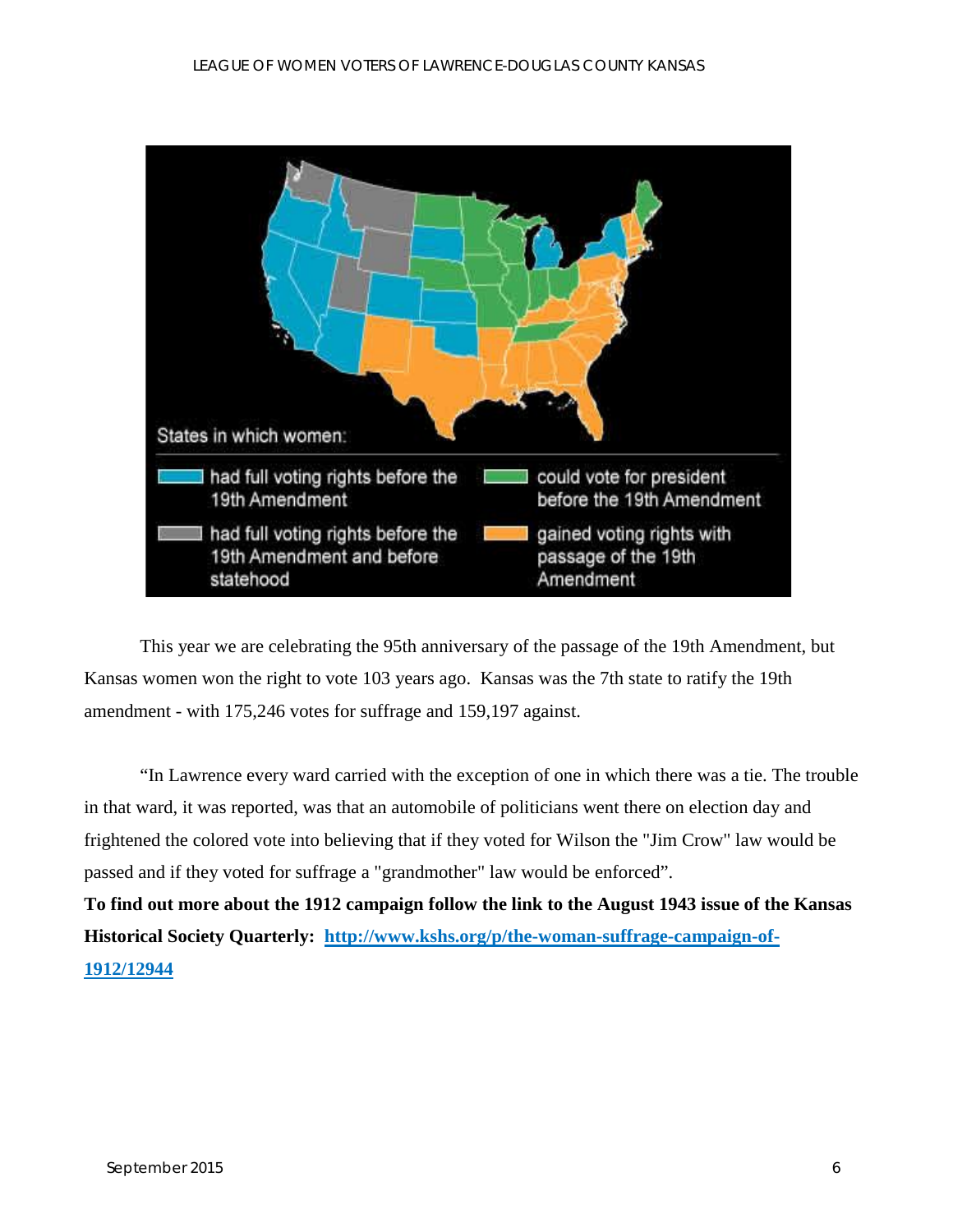#### **Lawrence Pedestrian Commission**

The Coalition met on September 9. Erin Paden, the the intersection with Harvard Road. The Coalition will start group's facilitator, presided. an e-mail campaign in favor.

There was discussion about the City's Pedestrian-Bicycle Issues Task Force, on which several Coalition members serve. It wants to expand sidewalk coverage in Lawrence, which could cost many millions of dollars. How to finance this? Perhaps through a sales tax or property tax. It was noted that a task force is a temporary body; it would be desirable to have a permanent advisory board concerned with pedestrians.

There was support for the proposal to reconstruct part of Kasold Drive, which is being considered by the City. It would be reduced from four to two lanes between 8th and 14th Streets, and a roundabout would be installed at

Mike Kelly presented a report on school zones, which he and Carol Bowen prepared. At present Lawrence has no school zones. Best practices were described in Olathe, Topeka, and Manhattan. This report will be publicized. Copies will be sent to members of the City Commission and School Board.

The Coalition's next meeting will be on October 14 at 7:00 p.m. in the Carnegie Building on Vermont Street.

- Alan Black

#### **Voter Education Coalition Report City Commission Candidates**

The Voter Education Coalition (VEC) met on Friday, September 11, to discuss the process to fill the vacant city commission seat and the VEC's part in the public forum. Co-presidents Patrick Wilbur and Scott Criqui adeptly lead the group in the "what ifs". The city has received 14 applications

> **Thurs. Sep. 17**. The city commission appointed advisory committee will choose 12 or fewer semi-finalists at a public meeting.

- o **Thurs. Sep 24**. The 12 or fewer applicants will participate in a public forum in the city
- o commission chambers. If there are more than 9 semi-finalists, there will be two 90 minute
- o forums, the first starting at 6:30 pm. The second will start at 8 pm. The applicants will be
- o asked questions from the VEC, the public and from the advisory committee.
	- The advisory committee will meet to select 6 applicants to forward to the city commission.
- o **Tue, Sep 29**. The City Commission accepts list from the Advisory Committee.
- o **Thurs. Oct 1**. City Commission interview applicants.
- o **Tue. Oct 6.** City Commission elects the new commissioner by a majority vote.
	- The person selected is sworn into office and seated on the City Commission.

- Cille King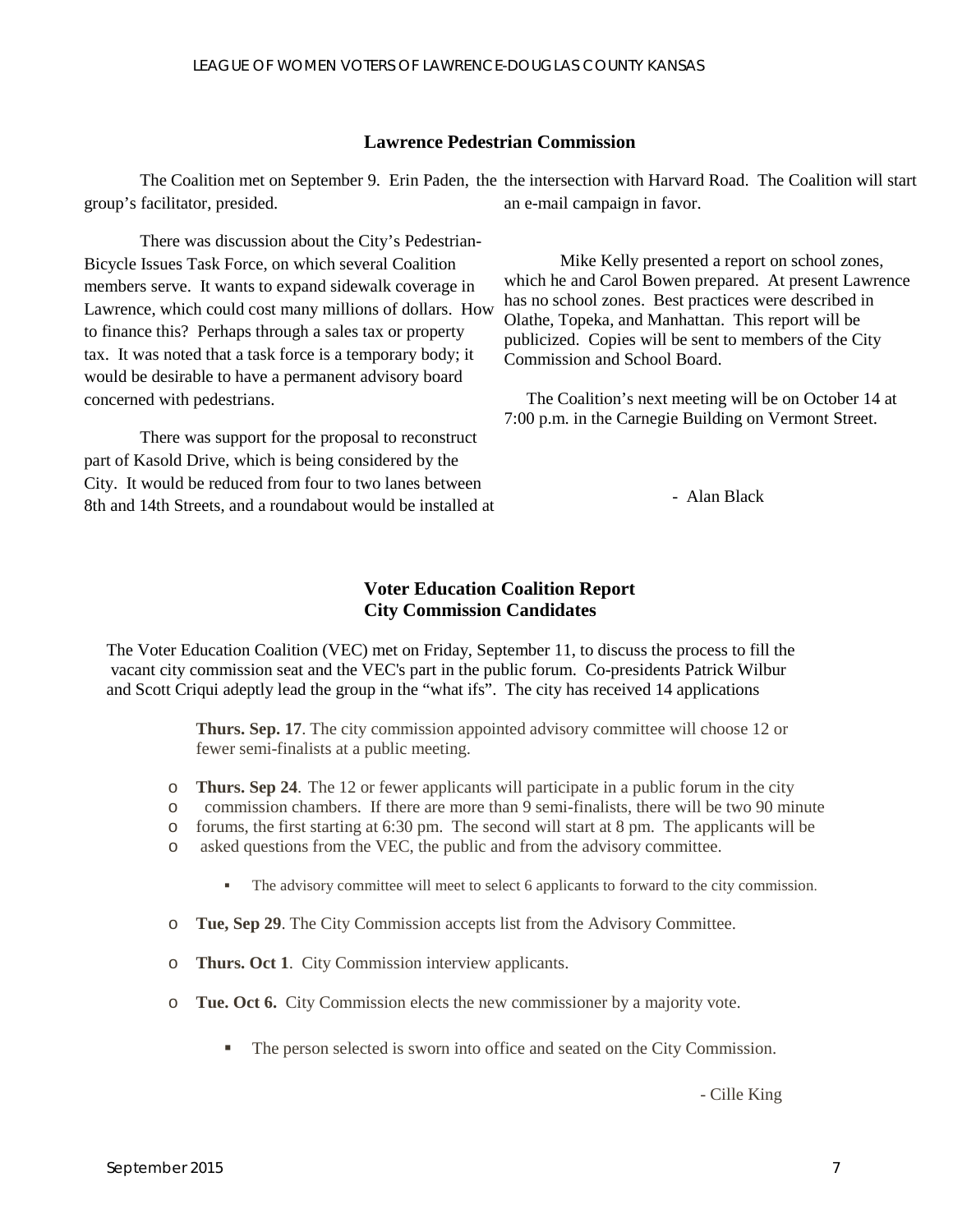#### **LEAGUE MEMBERS REGISTERED 46 NEW CITIZENS TO VOTE!**

On September 4th ten League volunteers registered 46 new US citizens to vote after their Naturalization Ceremony at the Dole Institute of Politics. The new citizens are residents of seven Northeast Kansas counties: Johnson, Douglas, Shawnee, Wyandotte, Geary, Riley and Lyon. Most of the new voters were from Johnson (19) and Douglas (10) counties.

League volunteers participating in this exciting annual event were Cille King, Marjorie Cole, Marlaine Stoor, Carladyne Conyers, Janice Friedman, Marguerite Lohrenz, Rita Spradlin, Melissa Wick and Debra Duncan

## **HOW TO CHECK YOUR LEGISLATOR'S VOTING RECORD**

All state legislator's voting records for the last three years are on-line. Go to the Kansas Legislature's website, click on LEGISLATORS at the top of the page, then click on House Roster or Senate Roster. When the roster appears, click on a name and it will take you to that legislator's statehouse website. Near the top, it will list the legislator's district and party affiliation. Right below it are links for the district map, profile and voting record. Click on the highlighted year to pull up the voting record.

Link for 2013 & 2014 voting records: [http://www.kslegislature.org/li\\_2014/b2013\\_14/chamber/house/roster/](http://www.kslegislature.org/li_2014/b2013_14/chamber/house/roster/)

Link for 2015 voting record: [http://www.kslegislature.org/li\\_2014/b2013\\_14/chamber/senate/roster/](http://www.kslegislature.org/li_2014/b2013_14/chamber/senate/roster/)

#### **WHERE TO FIND BILLS AND BILL SUMMARYS OF ALL LEGISLATION PASSED DURING THE 2015 LEGISLATIVE SESSION**

The Kansas Legislative Research Department does end of session reports on every bill passed during each legislative session.

Summary of Legislation 2015: [http://www.kslegresearch.org/KLRD-web/Publications/SummaryofLegislation/2015\\_summary\\_of\\_legislation.pdf](http://www.kslegresearch.org/KLRD-web/Publications/SummaryofLegislation/2015_summary_of_legislation.pdf)

Legislative Highlights 2015: <http://www.kslegresearch.org/KLRD-web/Publications/LegislativeHighlights/2015-legislative-highlights.pdf>

Fiscal Facts 2015: http://www.kslegresearch.org/KLRD-web/Publications/FiscalFacts/2015 fiscal facts.pdf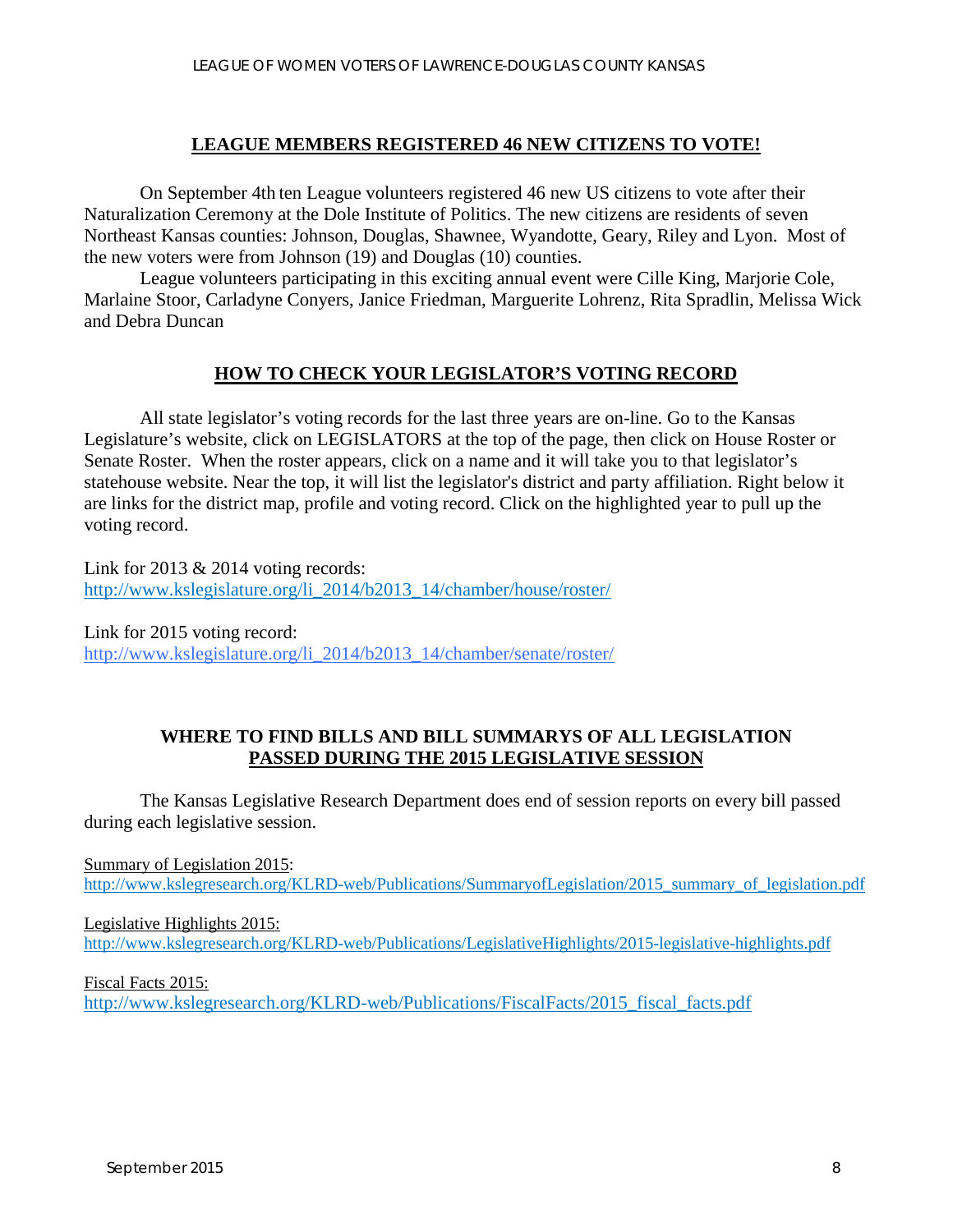#### **LAND USE COMMITTEE REPORT**

The League's Land Use Committee met on Saturday, August  $22<sup>nd</sup>$  to consider the Planning Commission's August agenda. The Committee voted to oppose and comment on the first three agenda Items: No. 1, 2A and 2B, all which dealt with a request to amend Horizon 2020 and rezone the SE Corner of property bordering on the junction of the South Lawrence Trafficway and US-59 Highway.

The first item would amend Horizon 2020 to change the designation from Auto-Related Commercial to Regional Commercial, and to revise the future land use designations from mediumdensity residential, traditional neighborhood design, open space, and auto-related commercial uses to commercial use at the southeast corner of the intersection of South Lawrence Trafficway and US-59.

Items 2A and 2B would rezone approximately 63.89 acres from a Single-Dwelling Residential District to a Regional Commercial District, and another 2.61 acres from residential to open space. The acres are located at the southeast corner of the South Lawrence Trafficway and US-59.

Our committee's letter in opposition to these amendments primarily focused on Item No. 1, the Comprehensive Plan (Horizon 2020) amendment. The Horizon 2020 steering Committee has been reviewing the Plan and holding community meetings since February 2014. The steering Committee was

meeting on August 31, 2015 (7 days after the Planning Commission meeting) to consider recommending that the Planning Commission, City Commission and County Commission accept their Issue Action Report. The League argued it would be irresponsible for the Planning Commission to acquiesce to a rezoning request until it has had the opportunity to accept and review the Steering Committee's Report.

Our letter also asked the Commission to deny both rezoning requests, pointing out that a quick perusal of two commercial realty websites identified 41 retail properties for lease in the city of Lawrence, including eight located in the downtown area. While several of those are small, one is 30,000 square feet and another 20,226 square feet. The vacant Discovery Furniture/Roommakers building on Iowa Street is 47,979 square feet and the Mercato, a new development site adjacent to Rock Chalk Park has 600,000 square feet of vacant retail space.

The Commission spent slightly over 2.5 hours on these three items. One particular area of concern was whether highway 10 (SLT) was intended to be the south boundary of the city. All three agenda items passed.

-Debra Duncan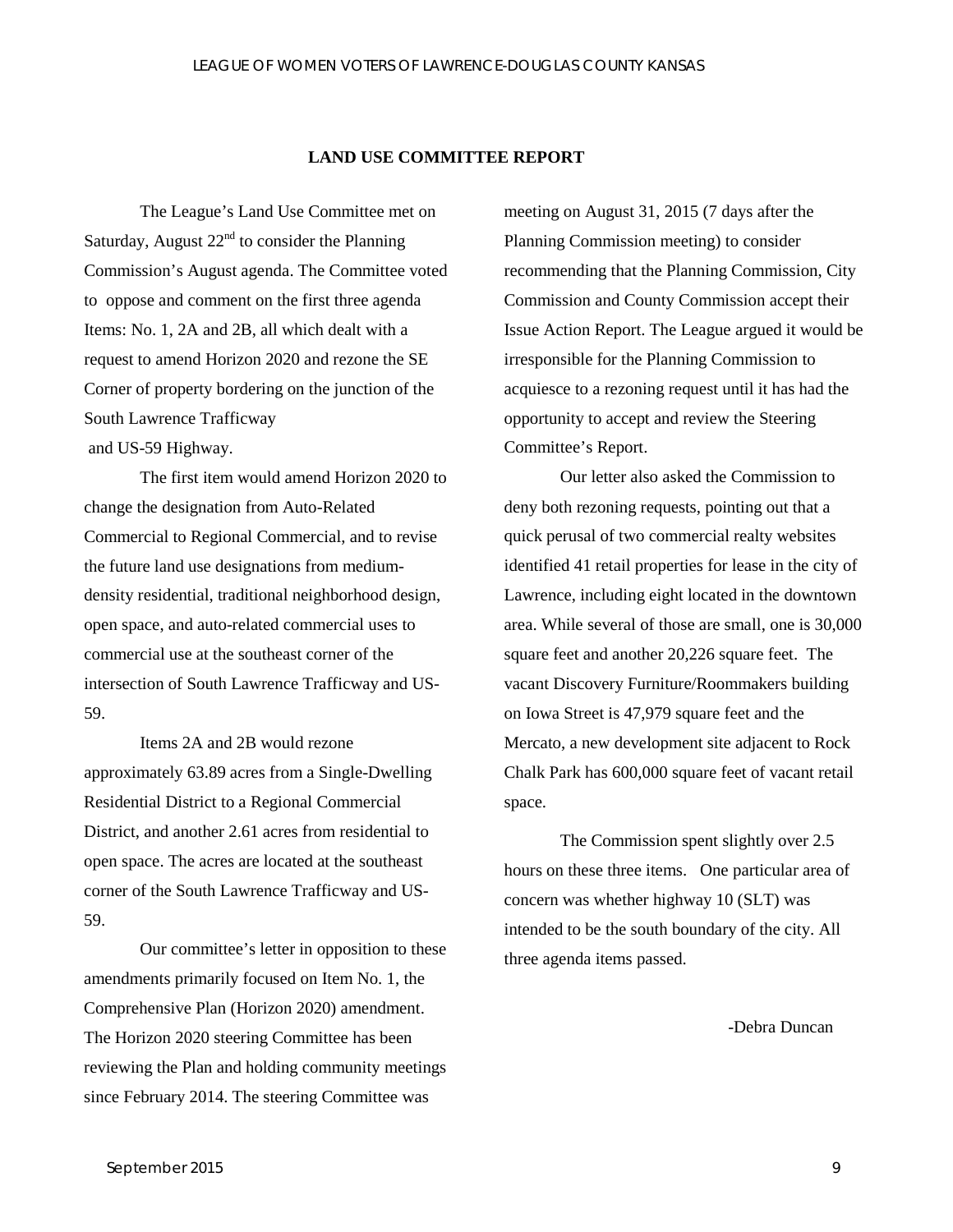

#### **Click here:**

**[http://participate.lwv.org/p/salsa/web/questionnaire/public/?questionnaire\\_KEY=825](http://participate.lwv.org/p/salsa/web/questionnaire/public/?questionnaire_KEY=825)**

# "First ladies of Kansas" quiz – mix and match answers

- 1. first female mayor in the United States (1887) **G**. **Susanna Madora Salter**
- 2. first elected female city Marshall in Kansas (1926) **H. Mable Chase**
- 3. first American woman to earn a doctors degree in dental surgery (1866) **F**. **Lucy Hobbs Taylor**
- 4. first woman to serve as treasurer of the United States (1949) **E**. **Georgia Neese Clark Gray**
- 5. first female war correspondent accredited by US Government (1917) **D. Peggy Hull Deuell**
- 6. first woman appointed as a Regent at KU (1881) **C. Cora Downs**
- 7. first woman to fly across the Atlantic (1928) **A**. **Amelia Earhart**
- 8. first woman to graduate KU law (1891) **B**. **Ella Weiss Brown**
- 9. first native American woman admitted to the bar (1910) **J**. **Lyda Burton\***
- 10. first female elected to the Kansas Legislature (1918) **- I**. **Minnie Grinstead**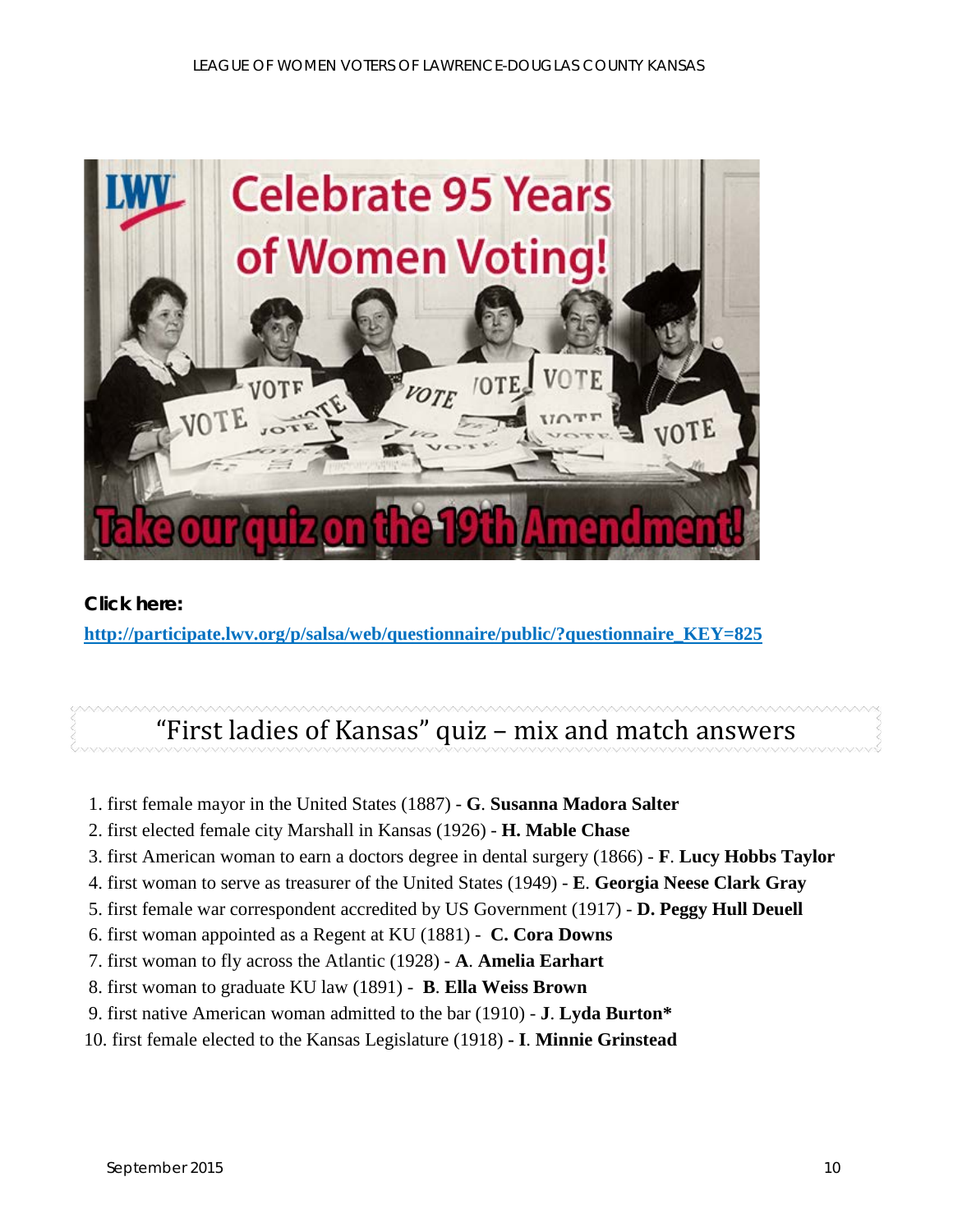

LEAGUE OF WOMEN VOTERS® O F LAWRENCE/DOUGLAS COUNTY

# **Make a Difference – Join/Support the League!**

|                                                    |                                                                                                                                                                                                                                                                                                                                                                                                                                | Complete form; enclose check made out to LWV L-DC, and mail to the address listed below.<br>(Membership is open to anyone who will be eligible to vote in the next November election.<br>New or renewed memberships received now will expire March 31, 2016) |
|----------------------------------------------------|--------------------------------------------------------------------------------------------------------------------------------------------------------------------------------------------------------------------------------------------------------------------------------------------------------------------------------------------------------------------------------------------------------------------------------|--------------------------------------------------------------------------------------------------------------------------------------------------------------------------------------------------------------------------------------------------------------|
|                                                    |                                                                                                                                                                                                                                                                                                                                                                                                                                |                                                                                                                                                                                                                                                              |
|                                                    |                                                                                                                                                                                                                                                                                                                                                                                                                                |                                                                                                                                                                                                                                                              |
| Suggested voluntary membership assessment: *       |                                                                                                                                                                                                                                                                                                                                                                                                                                |                                                                                                                                                                                                                                                              |
| Approximate Household Income Individual membership |                                                                                                                                                                                                                                                                                                                                                                                                                                | Household membership                                                                                                                                                                                                                                         |
| Student**                                          | \$17                                                                                                                                                                                                                                                                                                                                                                                                                           | \$29                                                                                                                                                                                                                                                         |
| Under \$25,000                                     | \$20<br>$\overline{\phantom{a}}$                                                                                                                                                                                                                                                                                                                                                                                               | $\frac{1}{\sqrt{35}}$ \$35                                                                                                                                                                                                                                   |
| \$25,000 to \$50,000                               | \$35<br>_______                                                                                                                                                                                                                                                                                                                                                                                                                | $\frac{1}{\sqrt{2}}$ \$55                                                                                                                                                                                                                                    |
| Over \$50,000                                      | \$55<br>$\begin{tabular}{ccccc} \multicolumn{2}{c }{\textbf{1} & \textbf{2} & \textbf{3} & \textbf{4} & \textbf{5} & \textbf{5} & \textbf{6} & \textbf{6} & \textbf{7} & \textbf{8} & \textbf{8} & \textbf{9} & \textbf{10} & \textbf{10} & \textbf{10} & \textbf{10} & \textbf{10} & \textbf{10} & \textbf{10} & \textbf{10} & \textbf{10} & \textbf{10} & \textbf{10} & \textbf{10} & \textbf{10} & \textbf{10} & \textbf{1$ | \$85<br>$\overline{\phantom{a}}$                                                                                                                                                                                                                             |
| Sustaining member                                  | \$100<br>_______________                                                                                                                                                                                                                                                                                                                                                                                                       | \$150                                                                                                                                                                                                                                                        |
| Life member (of 50 years)                          | \$0                                                                                                                                                                                                                                                                                                                                                                                                                            |                                                                                                                                                                                                                                                              |
|                                                    |                                                                                                                                                                                                                                                                                                                                                                                                                                | * Our membership assessment supports the National and State Leagues at \$49/member (\$31 National and \$18 State).                                                                                                                                           |
|                                                    |                                                                                                                                                                                                                                                                                                                                                                                                                                | ** High school or postsecondary student enrolled at least part time in an accredited institution.                                                                                                                                                            |
|                                                    |                                                                                                                                                                                                                                                                                                                                                                                                                                | I am not a member, but would like to support the League with my contribution as indicated below.                                                                                                                                                             |
|                                                    |                                                                                                                                                                                                                                                                                                                                                                                                                                | I have enclosed a contribution of \$ ________________ for the League General Fund.                                                                                                                                                                           |
|                                                    |                                                                                                                                                                                                                                                                                                                                                                                                                                | I have enclosed a contribution of \$ ______________ for the League Education Fund***                                                                                                                                                                         |
|                                                    |                                                                                                                                                                                                                                                                                                                                                                                                                                | *** This contribution is tax-deductible. Write check to "LWV Education Fund."                                                                                                                                                                                |
|                                                    |                                                                                                                                                                                                                                                                                                                                                                                                                                | <b>PLEASE PRINT</b>                                                                                                                                                                                                                                          |
|                                                    |                                                                                                                                                                                                                                                                                                                                                                                                                                |                                                                                                                                                                                                                                                              |
|                                                    |                                                                                                                                                                                                                                                                                                                                                                                                                                |                                                                                                                                                                                                                                                              |
|                                                    |                                                                                                                                                                                                                                                                                                                                                                                                                                | Telephone <b>Email</b> Email                                                                                                                                                                                                                                 |
|                                                    |                                                                                                                                                                                                                                                                                                                                                                                                                                |                                                                                                                                                                                                                                                              |
|                                                    |                                                                                                                                                                                                                                                                                                                                                                                                                                | As a League member or supporter, I would like to help support League activities by participating as follows:                                                                                                                                                 |
| <b>General Membership Meetings:</b>                |                                                                                                                                                                                                                                                                                                                                                                                                                                | Promotion of League to our Community:                                                                                                                                                                                                                        |
| __ Set up and/or tear down                         |                                                                                                                                                                                                                                                                                                                                                                                                                                | __ Public speaking                                                                                                                                                                                                                                           |
| _Hospitality (provide coffee/tea/dessert)          |                                                                                                                                                                                                                                                                                                                                                                                                                                | Represent League at community events                                                                                                                                                                                                                         |
| Taking notes/writing up report of meeting          |                                                                                                                                                                                                                                                                                                                                                                                                                                | __ Observer corps (attend/report on government meetings)                                                                                                                                                                                                     |
| Membership:                                        |                                                                                                                                                                                                                                                                                                                                                                                                                                | - Help with research for League studies on issues                                                                                                                                                                                                            |
| __ Recruitment                                     |                                                                                                                                                                                                                                                                                                                                                                                                                                | Serve on the Board of Directors                                                                                                                                                                                                                              |
| Mentor/follow-up with new members                  |                                                                                                                                                                                                                                                                                                                                                                                                                                | I have the following skills:                                                                                                                                                                                                                                 |
| Provide a ride to a fellow member                  |                                                                                                                                                                                                                                                                                                                                                                                                                                | __ Editing articles/reports                                                                                                                                                                                                                                  |
| __ Phone members without internet access about     |                                                                                                                                                                                                                                                                                                                                                                                                                                | __ Database management                                                                                                                                                                                                                                       |
| special updates                                    |                                                                                                                                                                                                                                                                                                                                                                                                                                | __ Microsoft Word / Excel / QuickBooks                                                                                                                                                                                                                       |
| Voter Services:                                    |                                                                                                                                                                                                                                                                                                                                                                                                                                | Website/Social Media design/management                                                                                                                                                                                                                       |
| ___ Register voters                                |                                                                                                                                                                                                                                                                                                                                                                                                                                | My interests include:                                                                                                                                                                                                                                        |
| - Help with voter education                        |                                                                                                                                                                                                                                                                                                                                                                                                                                |                                                                                                                                                                                                                                                              |